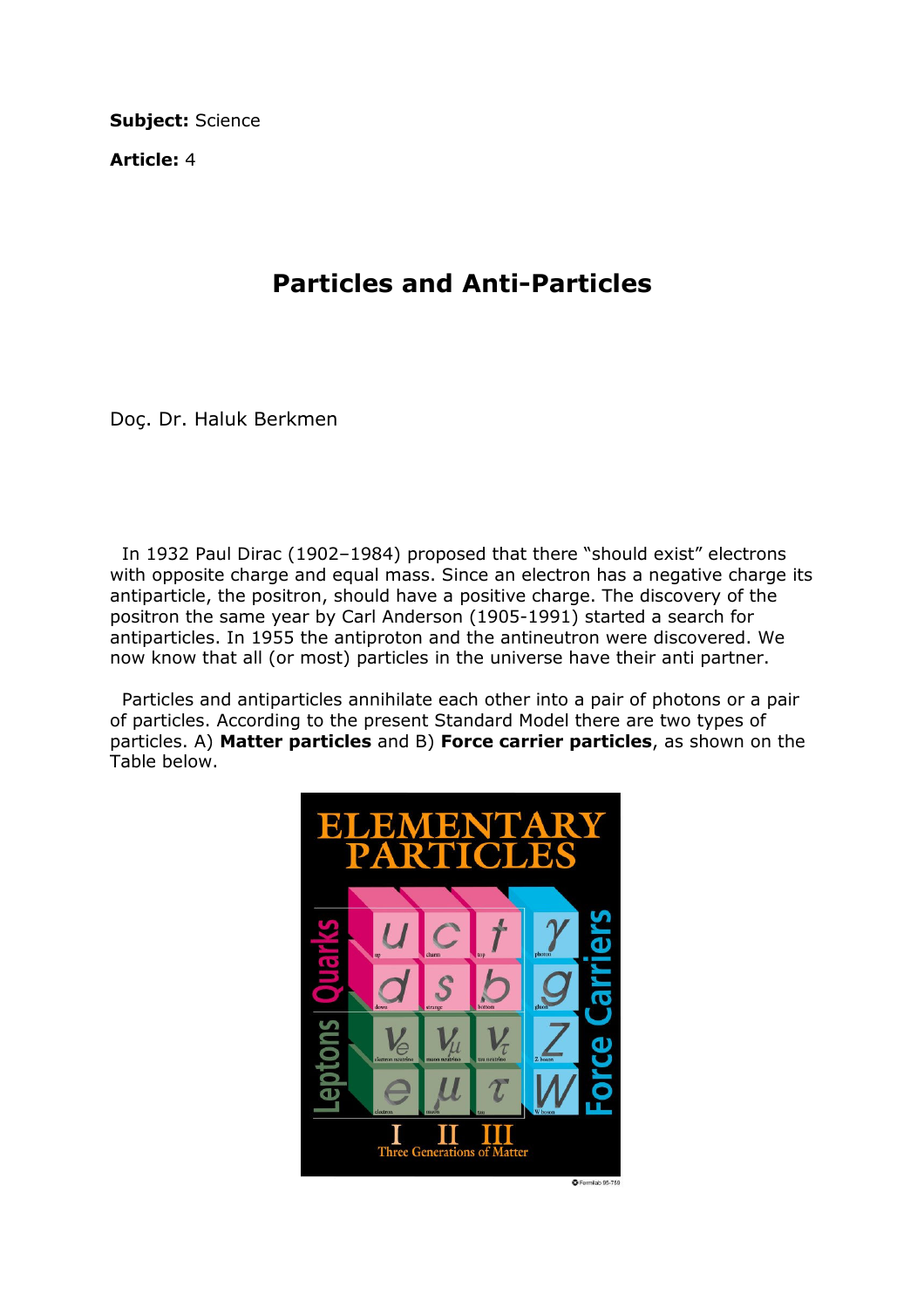The Quarks are responsible for Strong Interactions and the Leptons for Weak Interactions. According to this model all matter particles have their antiparticle, but force carriers are their own antiparticle. Thus the antiparticle of the photon and of the Graviton does not exist.

 In our universe all particles move slower than light. According to the Special Theory of Relativity the ultimate speed that a particle can attain is the speed of light. No material particle or force carrier particle can move faster than the speed of light. But recently scientists at CERN have detected neutrinos travelling at a speed faster than the speed of light. They calculated that the neutrinos traveled faster than the speed of light by a fraction 20 parts per million. This means that neutrinos were travelling 299,798,454 m/s instead of 299,792,458 m/s, which is the speed of light.

 Antineutrinos are created during the decay of a free neutron together with an electron and a proton, as shown below.

 $n \rightarrow p + e + \tilde{n}_{e}$ 

where  $\tilde{n}_e$  denotes an electron-antineutrino. As shown on the table above, we see that there are three types of neutrinos: The Electron-neutrino, the Muonneutrino and the Tau-neutrino. The neutrino can oscillate between these three types. The probability of measuring a particular type of neutrino varies periodically in time as it propagates. We now realize that the oscillations of the neutrinos happen not only among types, but also in the vicinity of the speed of light. Neutrinos have a very small mass which is different than zero. The fact that the neutrino oscillations have been experimentally proven, is a clear indication that neutrinos have a non-zero mass.

 A possible explanation of these facts is by accepting that particles are coupled to their antiparticle and that they are mirror images of each other. The particles can only move slower than light and their anti-partners can only move faster than light. We can measure faster-than-light particles if the total light-energy allows them to appear as pairs. This is because the speed of light is like a boundary between the two realms; the realm of the slower-than-light (STL) particles and the realm of faster-than-light (FTL) particles. Below we see a graph of this idea. The speed of light c is constant and the photon which sits at the boundary is it's own antiparticle. This is why we don't observe an "antiphoton". The graph is not at scale. As the mass of the particle increases, its distance, in terms of speed, to its antiparticle increases too.

 Now we have symmetry between particles and antiparticles. The graph below shows that as the mass increases, it becomes more and more difficult to obtain a particle-antiparticle pair. The CERN scientists could observe the neutrino moving faster than light because neutrinos have a mass very close to zero and also because its speed is very close to the speed of light. The speed of light c acts as a boundary between the two realms. Now, we can explain why no *independent* antiparticle is detected in the laboratory. This is because any particle is coupled to its antiparticle and one can only create and annihilate them in pairs. The result of this coupling is charge conservation. From  $E = mc^2$  mass is equivalent to energy. As the total mass (or total energy) of the particle-antiparticle pair